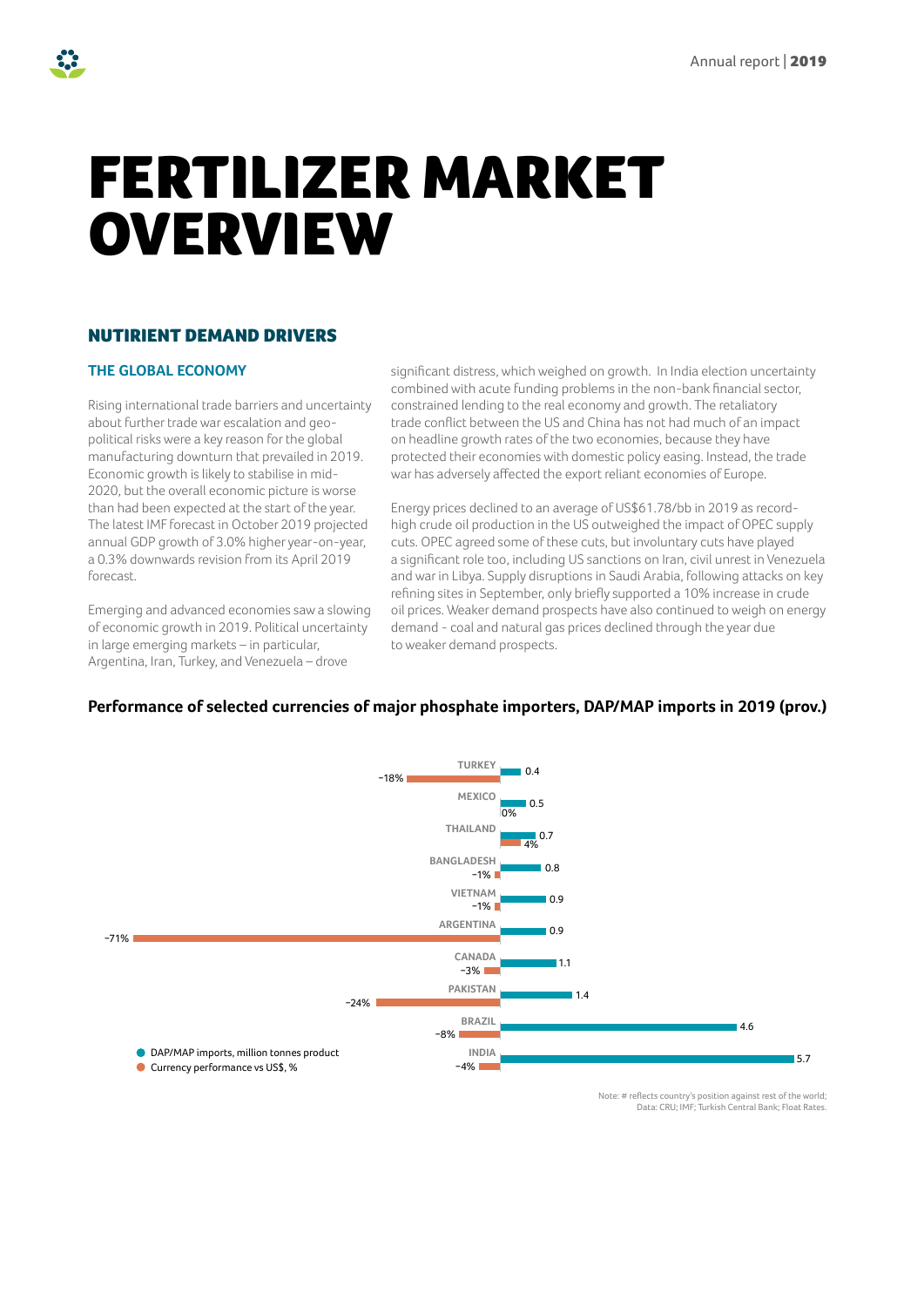Strategic report **Strategic report**  $\Box$ 

Policy-makers responded to the slowdown in global economic growth with additional stimulus. Most notable is the extent of monetary policy easing throughout the world, which worked to ease borrowing conditions and bolster confidence. Some of the recent cuts will continue to drive the stabilisation of growth in 2020.

#### **AGRICULTURAL MARKETS**

Unprecedented weather conditions and African Swine Fever (ASF) added to the intensifying US-China trade conflict to impact agricultural commodities in 2019. Nonetheless, as of its latest report in November 2019, the International Grains Council (IGC) increased its global grains production estimate for 2019/2020 to 2,157 million tonnes to reflect marginal yearon-year growth.

The year began with record-high stock:use ratios across multiple crops (e.g. rice; soybean; wheat), resulting from weak global demand due to trade barriers and a positive crop outlook. These factors combined to apply downwards pressure on crop prices. Favourable growing conditions in South America and a record winter crop in Europe – following a very dry 2018/19 season – further pressured crop prices.

The wettest spring season on record and resulting planting delays for corn and soybean crops in the US offered temporary price relief. Local currency depreciation (e.g. Brazil; Argentina) maintained export competitiveness and despite premiums into China, the Africa Swine Flu epidemic resulted in the culling of 55% of Chinese hog herds and tempered Brazilian soybean production. Global soybean production declined by 6% year-on-year to 341 million tonnes, whilst demand for substitute meats (e.g. broiler feed; layer feed; aquaculture feed) only partially offset the impact of ASF on animal feed grains. Further declines in soybean production failed to materialize, as the intensification of hog production across China partially offset the extensive culling of smallholder herds that use less compound feed.

US farmers planted more corn in response to low spring new-crop soybean:corn price ratios, though further unfavourable weather towards the harvest hampered production. Despite a 23% year-on-year growth in corn yields across South America, further bad weather towards the harvest reduced US output. A 21 million tonne decline in Chinese corn production – basis government policy to substitute soybean import demand with additional domestic production – tightened the corn market further and supported prices in 2019, contributing to a 2% year-on-year decline in global corn production of 1.103 billion tonnes.

Conversely, global wheat production increased by nearly 4% year-on-year to 762 million tonnes. Wheat prices remained under pressure for much of 2019 as large producers – notably China and India – accumulated inventories that combined, might carry into 2020 as the largest in history.



## **Selected Global wheat and grains production,** *mt*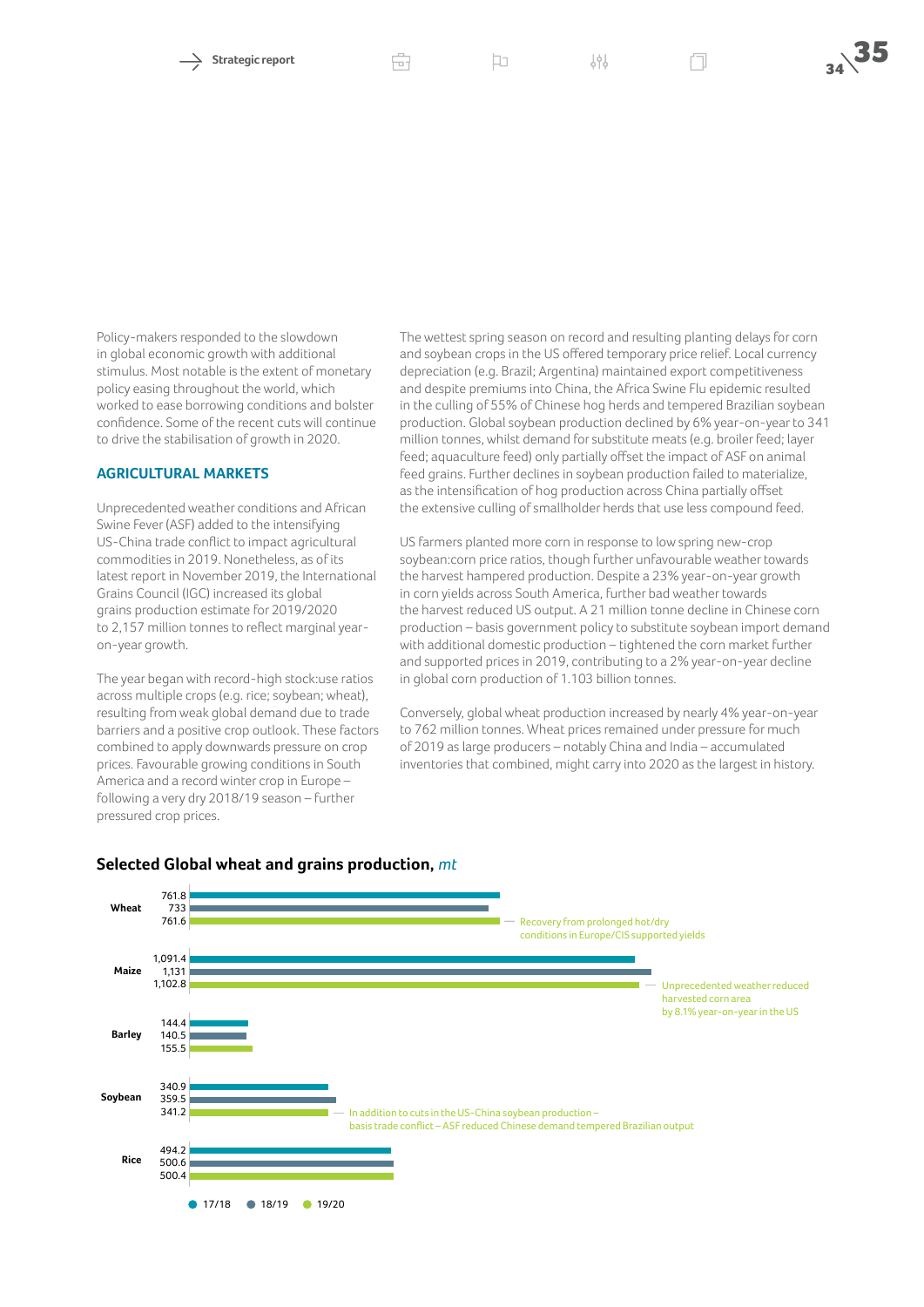

# **HIGH LEVEL NUTRIENT DEMAND REVIEW**

Preliminary International Fertilizer Association (IFA) figures, published in November 2019, estimate combined nitrogen (N), phosphate (P) and potassium (K) fertilizer demand at 190.5 million tonnes nutrient for the 2018/19 season. This reflects 0.9% year-on-year growth in fertilizer nutrient demand – N demand by 0.6%, P2O5 demand 1.4% and K2O demand by 0.9% – reversing a two-year consecutive decline in fertilizer nutrient demand globally.

Local currency depreciation for agricultural exporters in Latin America and Russia, an election year in India where farmer votes weigh heavily on politics, and a recovery in European markets were major demand drivers. Combined, these factors offset reduced demand in China – where government continues to support improved fertilizer efficiency – and the US, where persistent adverse weather condition hampered consecutive sowing/ harvest seasons.

# **N, P and K fertilizer demand developments,** *mt (global demand)*



## **HIGH LEVEL NUTRIENT SUPPLY REVIEW**

Growth in combined fertilizer and industrial demand for macronutrients (N, P and K) supported a 1.2% year-on-year increase in 2019 production at 254 million tonnes nutrient. Fertilizer demand accounted for 183 million tonnes nutrient in 2019 equivalent to 78% of global macronutrient output, marginally lower (−0.3%) than in 2018.

Mixed supply trends categorized major fertilizer raw materials. Ammonia production increased by 2.1% year-on-year, with increased output from Russia, the US, Indonesia, and China. Following a year of negative growth in 2018, rock phosphate supply remained flat year-on-year at 207 million tonnes. Potash production declined by 5% year-on-year, totalling 40.9 million tonnes  $\mathsf{K}_2\mathsf{O}$ , following two-consecutive years of growth.

Urea production increased by 2.4% year-onyear to 176 million tonnes. Continued supply growth from Russia, the United States and across south/south-eastern Asia largely supported operating rates averaging 85% globally. Despite tightening environmental restrictions that

mostly contributed to three consecutive years of declining output in China, domestic urea supply recovered.

Processed phosphates (i.e. DAP/MAP/NPS/TSP) production increased to 74 million tonnes product (35.6 million tonnes  $P_2O_5$ ), mostly driven by growth in MAP output and a 9% year-on-year recovery in DAP production, notably from the ramping up of new low-cost supply in Morocco and Saudi Arabia.

Muriate of Potash (MOP) production declined by 6% year-on-year to 65 million tonnes product, following two consecutive years of growth and weak demand fundamentals, driven by reduced imports demand and consequently lower export-focused supply.

## **FOCUS ON PHOSPHATE FERTILIZER MARKETS IN 2019**

#### Phosphate Fertilizer supply

Global phosphate nutrient demand was marginally lower (0.2%) at 46.2 million tonnes  $\mathsf{P}_\mathsf{2}\mathsf{O}_\mathsf{5}$  in 2019. Supply growth slowed to 0.4% year-onyear to 49.3 million tonnes  $\mathsf{P}_\mathsf{2}\mathsf{O}_\mathsf{5}$  over the same period.

Phosphates production across North America continued its chronic decline, in 2019 by around 16% lower year-on-year to an estimated 11.6 million tonnes (DAP/MAP/NPS). The idling of Plant City (United States) and the closure of Redwater (Canada) resulted in larger and competitive traded volumes from suppliers that hoped to benefit from premiums into North America. However, low demand, basis from erratic weather and resulting skipped applications and logistical constraints, pushed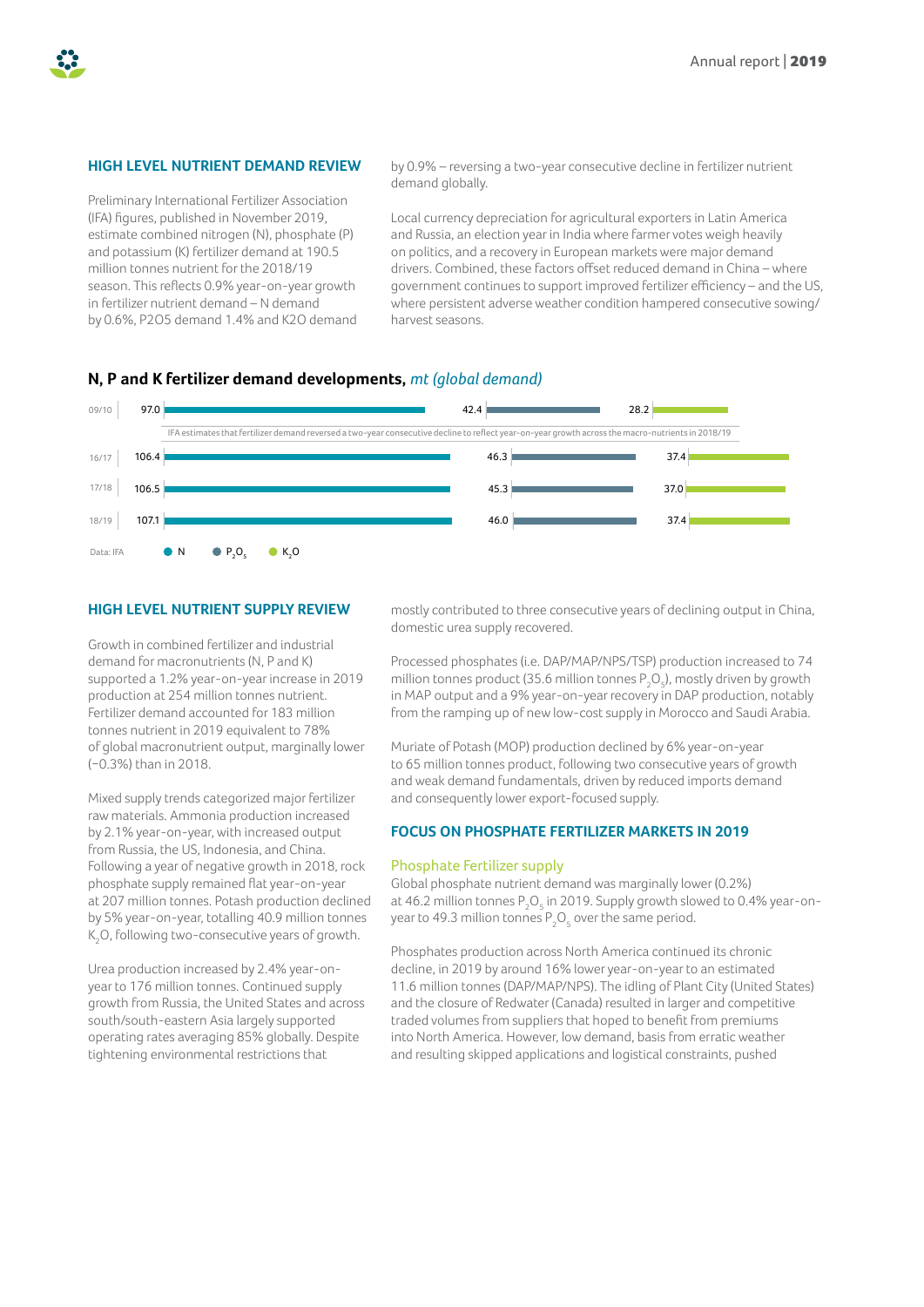inventories higher and pressured the market. By year-end, further supply curtailments – this time in Faustina (United States) – were necessary to attempt to balance the market to halt price declines approaching 2020. Morocco and China also contributed to such production curtailments over this period.

Following some of the highest DAP imports in recent history in 2018, DAP imports to India declined by 9% year-on-year to an estimated 5.7 million tonnes. These volumes, comfortably above 2017 levels, combined with a 31% yearon-year increase in domestic DAP production at 3.4 million tonnes, pushed inventories to nearly 7.0 million tonnes by August 2019. Competitive DAP pricing in particular supported very attractive margins for retailers, but low phosphoric acid prices also encouraged domestic supply and (less so, but still) healthy margins.

Despite issues from 2018 passing into early 2019, commercial operating rates in Saudi Arabia steadily ramped up through the year, supporting a 36% year-on-year growth in production to an estimated 4.6 million tonnes (DAP/ MAP). India remained the largest sink for traded Saudi phosphates, reflected in a 20% year-on-year increase in exports at 2.4 million tonnes. However, a low-cost position supported exports into deep-sea markets like the United States (from 90,000 tonnes to 230,000 tonnes) and Brazil, (from 650,000 tonnes to 900,000 tonnes) respectively.

Reduced DAP exports to India and lower MAP exports to Latin America – during continued decline in domestic demand, set up a difficult year for Chinese producers. Nonetheless, the domestic spring season proceeded better than previous expectations – in part aided by improved logistical reach owing to efficient implementation of new railways/roads to reduce traffic and improve delivery times of commodities. Inventory build and a switch towards greater NP production in place of declining DAP sales resulted in Chinese phosphates production flat year-on-year at an estimated 12.6 million tonnes (DAP/MAP/NPS). Despite implementing regular cuts through the year, most of which were never fully implemented, the consolidation of Kailin and Wengfu in the 6+2 producer group did result in more discipline towards the end of the year.

## **Phosphate fertilizer production growth – index,** *2010 = 100*



# **P2 O5 demand growth – regional index,** *2010 = 100*



Data: Fertecon.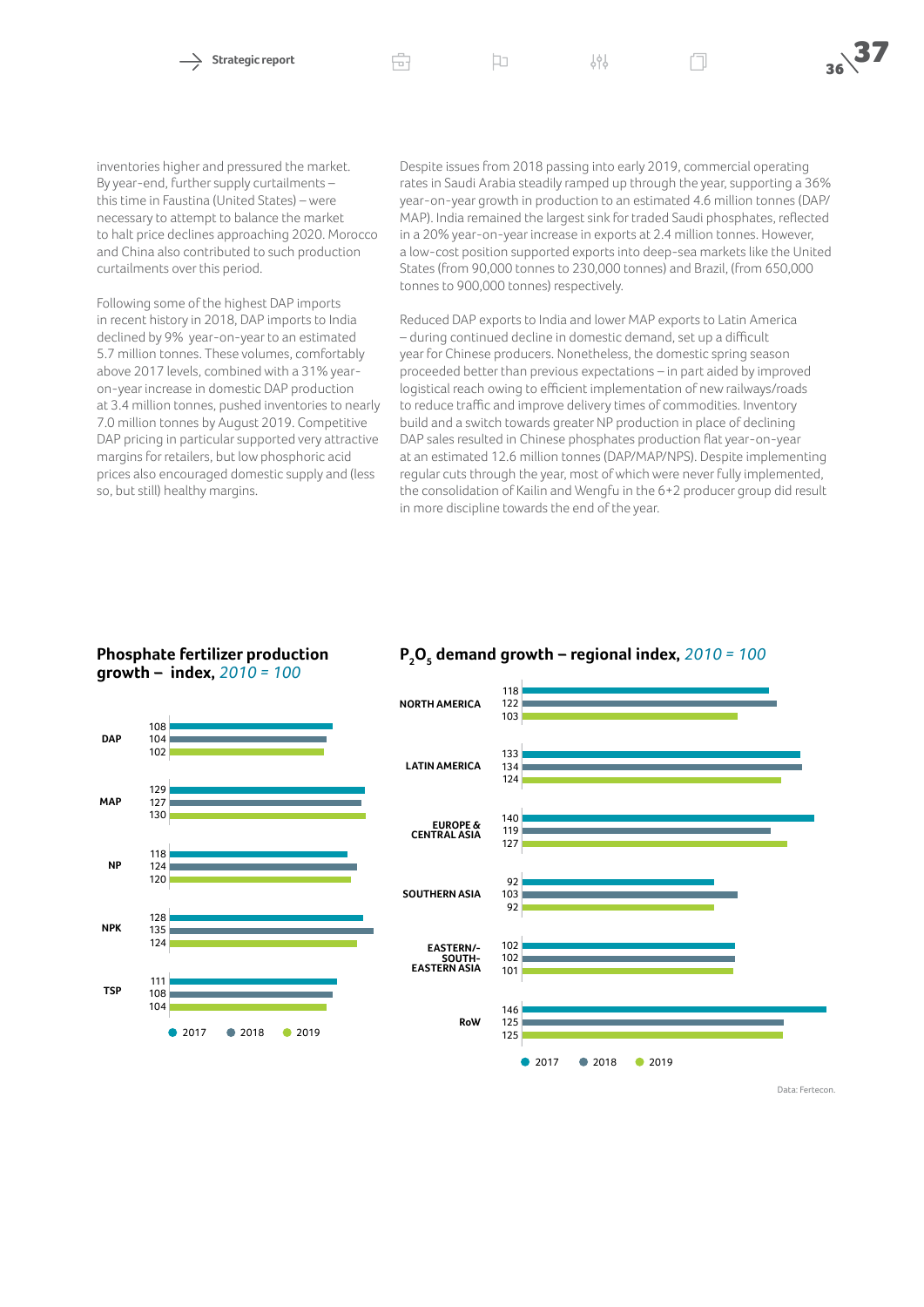

# **Phosphate Fertilizer demand and pricing,** *January 3rd 2020 = 100*



Data: Argus, CRU Fertilizer Week, Fertecon, ICIS, Infofert, Profercy

European markets already showed signs of weakness towards the end of 2018 and this trend continued – though muted – into early 2019, demonstrated through hesitance from traders booking volumes for spring application. Poor harvests, regulatory changes (notably in Germany) and logistical constraints all combined to pressure prices, but volumes continued moving, even though in increasingly smaller quantities. Annual  $\mathsf{P}_\mathsf{2}\mathsf{O}_\mathsf{5}$  demand recorded a marginal year-onyear decline of 1% to an estimated 3.9 million tonnes and it was competition for market share by suppliers already facing oversupply in other markets.

Erratic weather during both spring and autumn application periods significantly reduced phosphate demand in North America, particularly the United States where  $\mathsf{P}_\mathsf{2}\mathsf{O}_\mathsf{5}$ demand declined by an estimated 18% year-onyear to just below 4.4 million tonnes. Skipped application, whether because of delayed fieldwork or restricted logistics opportunities, and competitive import line-ups resulted in an oversupplied market. This eroded

the strong premiums DAP fob Tampa enjoyed over all other benchmarks in 2018 as it fell from its highest levels of USD418/t in January down to USD268/t by year-end.

The state of the US market resulted in re-directed trade flows to Latin America, in particular Brazil, where MAP imports increased by 14% to almost 4.3 million tonnes product. Declining prices on MAP from highs of USD436/t cfr Brazil in January and high crop pricing – particularly on soybean, driven by the escalating US-China trade conflict – supported attractive fertilizer affordability in Brazil. A three-year high in MAP affordability for Brazilian farmers was insufficient to balance for declining demand in the rest of Latin America, where total  $\mathsf{P}_2\mathsf{O}_5$  demand declined by 8% year-on-year to an estimated 6.8 million tonnes. During a period of widespread political instability – resulting in depreciating currencies and higher crop input costs – drought and low cash-crop prices reduced demand in much of Latin America. Considering this and structural oversupply, MAP cfr Brazil prices touched lows of USD280/t by year-end.

## **Brazil – barter ratio,** *#60kg soybean bags per tonne MAP*



Data: AgroLink, Argus, CRU Fertilizer Week, Fertecon, ICIS, Profercy

Inventory build across southern Asia, reaching nearly 7.0 million tonnes DAP in India during August, pressured prices from highs of USD414/t cfr India year beginning down to USD296/t cfr India by year-end. Whilst demand did not deplete stock positions across Pakistan much, an excellent monsoon season supported DAP inventory liquidation of almost 3.0Mt DAP across India from August through December. This during a period where import line-ups continued building and domestic production ramped up as phosphoric acid prices declined for a fourth consecutive quarter and supported very good margins for DAP retailers. However, in switching to DAP production for margin capture, NPK production fell considerably and resultantly across the year total  $\mathsf{P}_\mathsf{2}\mathsf{O}_\mathsf{5}$  demand in India declined by around 9% year-on-year to 6.4 million tonnes.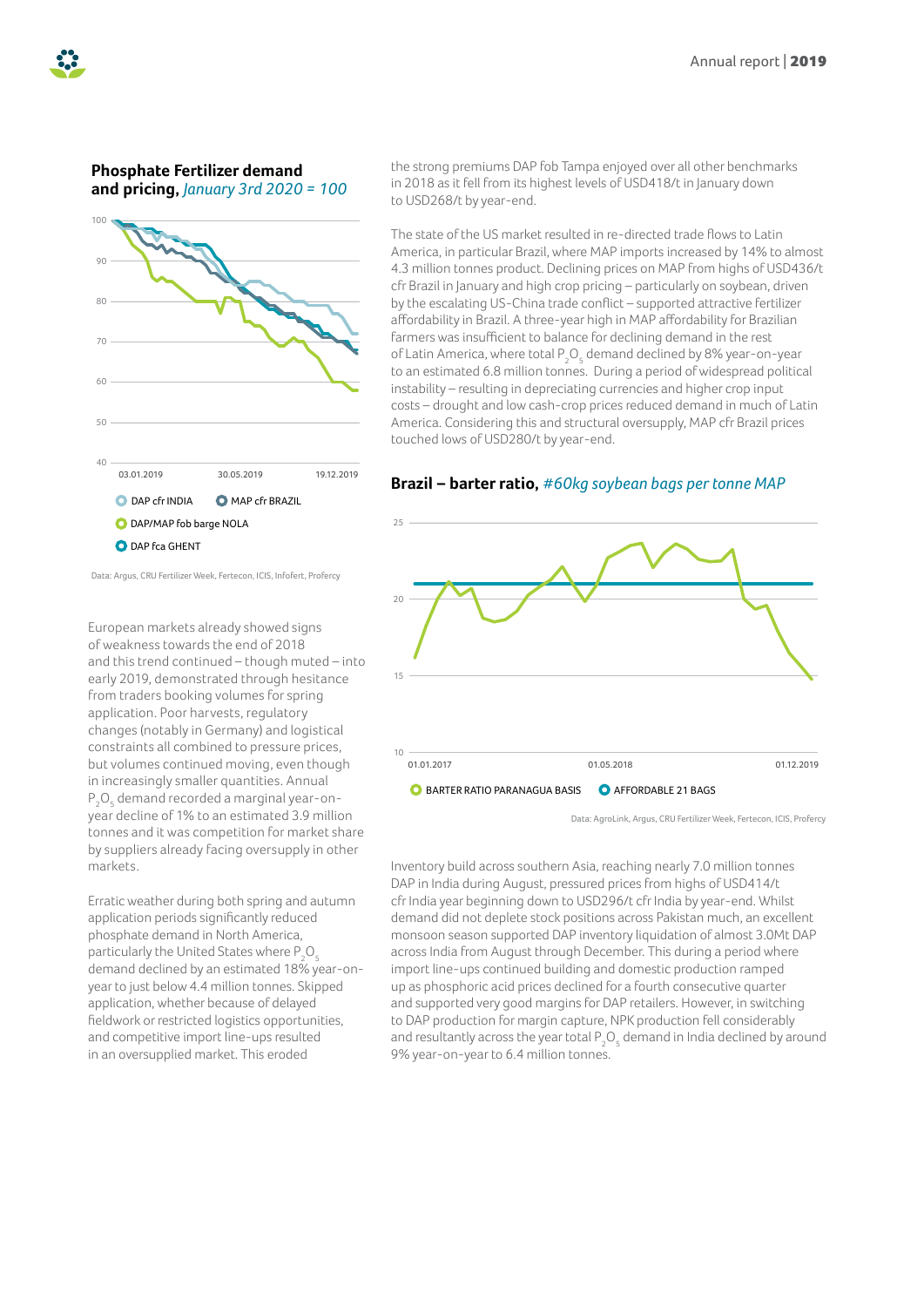

**India – selected phosphate imports,**  $P_{_{2}}O_{_{5}}$ share



Elsewhere in Asia, the spring ploughing season in China performed better than expected, though still down on previous years. Generally, domestic demand continues to soften as government policy to reduce fertilizer application growth persists and farmers implement more efficient fertilizer application techniques. Whilst the easing of NPK export tariffs provided some relief to domestic suppliers, this market accounted for most of the 2% year-on-year decline in Chinese  $\mathsf{P}_\mathsf{2}\mathsf{O}_\mathsf{5}$ demand estimated at 12.3 million tonnes.

Following four consecutive years of  $\mathsf{P}_\mathsf{2}\mathsf{O}_\mathsf{5}$  demand growth in Africa, an NPK import ban in Nigeria and drought in Southern Africa resulted in reduced NPK and MAP demand respectively. Resultantly,  $\mathsf{P}_\mathsf{2}\mathsf{O}_\mathsf{5}$  demand declined by 13% yearon-year to an estimated 1.6 million tonnes.

# **DAP/MAP – raw material price developments,**

*index (100 = January 3rd 2019)*



## Phosphate rock market Review

Marketable rock phosphate production remained flat year-on-year at an estimated 207 million tonnes in 2019. Generally, the ramping up of low-cost integrated downstream capacity across mostly the Middle East and North Africa balanced for lower demand from a combination of downstream capacity closures and curtailments, which weighed more heavily on traded rock phosphate volumes. There were also reductions in production from China (due to declining downstream demand and high inventory carryover), the United States (due to downstream idling) and Morocco (due to trade flow redirection). The traded market, however, declined by 3%year-on-year to an estimated 30 million tonnes, as increased availability from previously less prevalent participants (e.g. Syria; Togo; Jordan – for diverse reasons) failed to offset increased captive consumption from large exporters to drive downstream sales.

Given no significant availability restriction, rock phosphate prices typically follow phosphoric acid and fertilizer prices with some delay. This precisely occurred in Q1 as prices averaged USD90/t fob Morocco (69-72% BPL) basis, marginally higher quarter-on-quarter and unaffected by softer downstream prices. The fact that even the idling of beneficiation operations at three mines in Brazil from late Q1 – for tailings dam safety procedures following the Vale Brumadinho disaster in February 2019 – resulted in no price reaction demonstrated how oversupply in downstream markets could substitute in the form of imports instead.

It was only in Q3, by when mines in Brazil were operating at commercial utilisation rates once again, that rock phosphate prices finally corrected downwards to USD79/t fob Morocco (69-72% BPL) basis. This decline also reflected how much protection rock phosphate prices had received in the form of demand from SSP producers with exposure to significant weakness in sulphur markets provided price support. The idling of downstream capacity in the United States during Q4 – and other production curtailments in Morocco and China, as well as continued declines in downstream phosphate prices – further pressured rock phosphate pricing approaching 2020.

Data: CRU Fertilizer Week.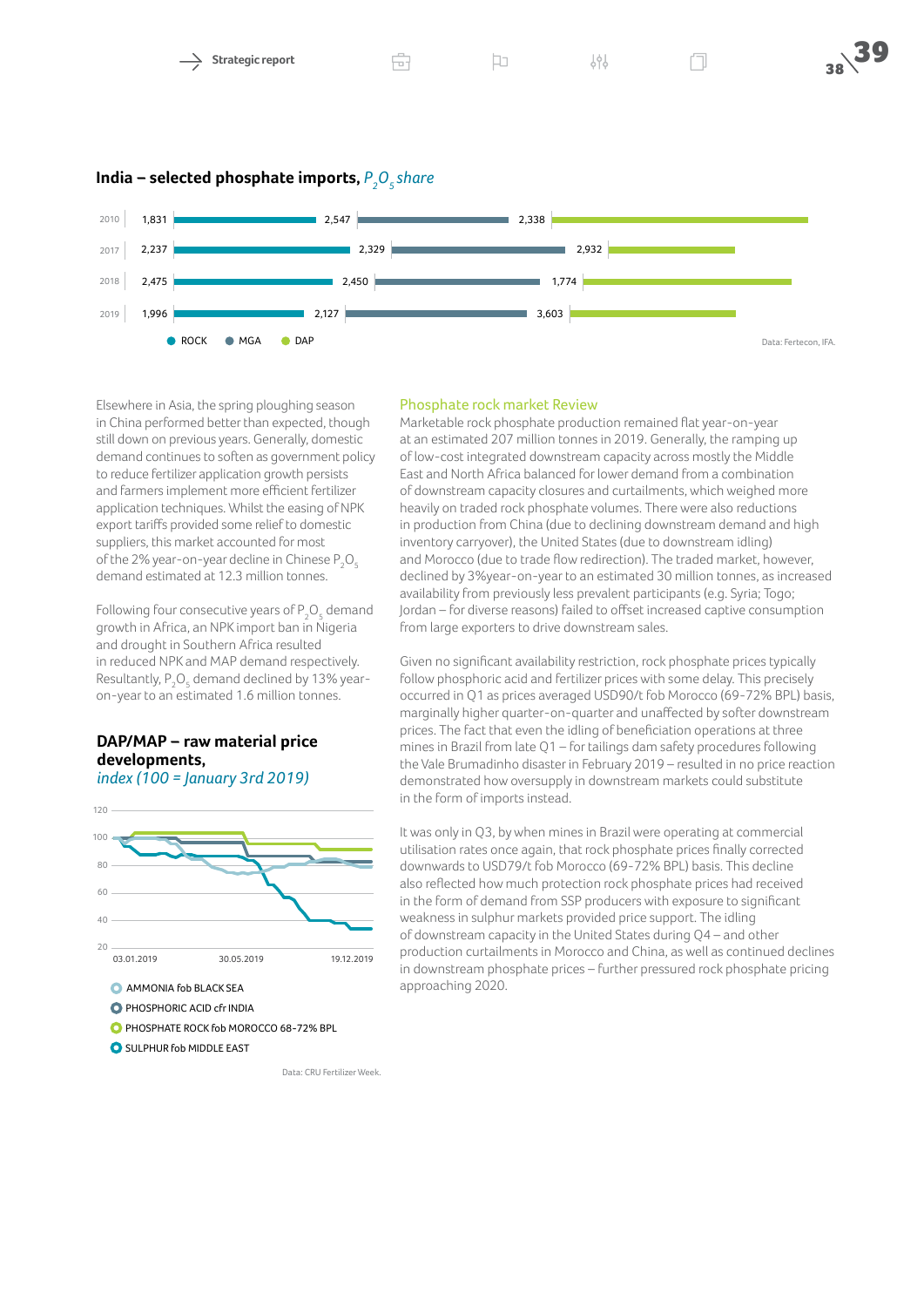



# **Rock Phosphate – global production & trade,** *mt*

## **OTHER FERTILIZERS**

#### Urea

Urea demand increased by 0.5% year-onyear to an estimated 171.2 million tonnes. Nonetheless, prices came under increasing pressure through the year as demand growth slowed and production increased, basis increased urea production cost cuts owing to natural gas surplus. Rather than supporting the market, US sanctions were deflationary as Iranian exports continue to sell at a large discount.

A recovery that began in mid-2017 and lifted urea prices to USD334/t fob Middle East in October 2018 ran out of steam in early 2019 as poor growing condition across the US Midwest hampered early spring demand. An early Indian tender announcement in January offered temporary price support, but an underwhelming 515,000 tonne award resulted in more price pressure. Demand elsewhere was piecemeal,

during a period where dry condition across much of the larger European economies – and tightening restrictions on nitrogen use efficiency – that slowed buying. Furthermore, newly commissioned capacity – in Turkmenistan and Azerbaijan – entered the market in Q1.

Despite seasonal demand increments through Q2 – notably the ramping up of Indian import demand ahead of the rabi season, but also spot demand across Latin America – macroeconomic headwinds and deflationary energy markets, amid continued oversupply in natural gas markets, combined to significantly reduce production costs at the margin. Chinese exports initially pulled back, but RMB devaluation – owing mostly to the escalating US-China trade conflict – and cheaper coal amid an easing of environmental policy restrictions supported a recovery in Chinese urea production and almost doubled year-on-year by year-end exports. Most of the growth in Chinese exports were directed to India, where imports increased significantly to 8.8 million tonnes.

Sustained low gas prices on EU hubs through the summer months revitalized marginal Black Sea production, in particular from Ukraine where exports – previously absent – reached 120-150,000 tonnes per month by Q4. Sanctions barely affected Iranian export volumes, which were roughly flat year-on-year, but prices came under pressure owing to discounts of up to USD60/t – notably in Brazil and Turkey (Mediterranean).